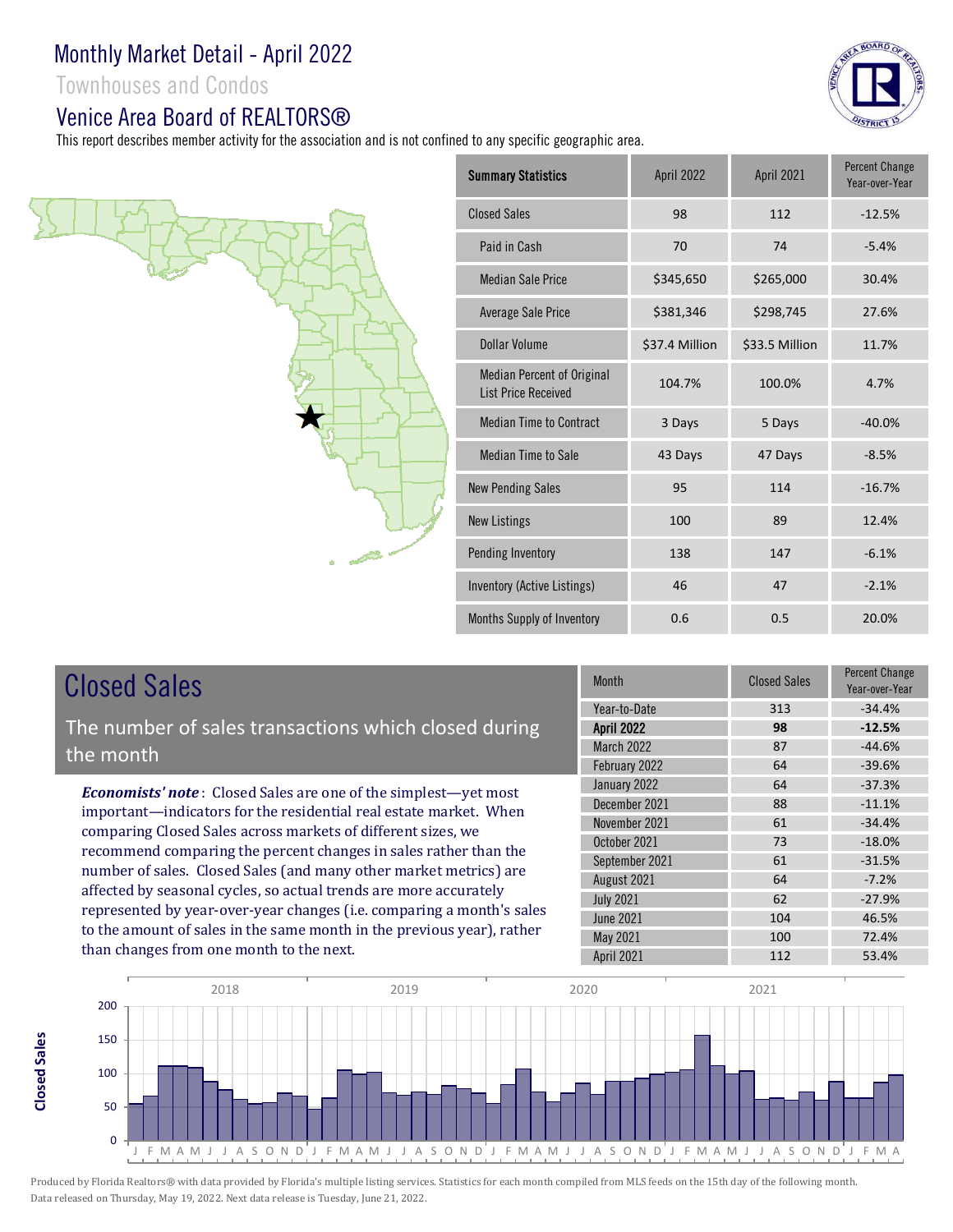Townhouses and Condos

#### Venice Area Board of RFAI TORS®

This report describes member activity for the association and is not confined to any specific geographic area.



| Cash Sales                                                                     | <b>Month</b>      | <b>Cash Sales</b> | <b>Percent Change</b><br>Year-over-Year |
|--------------------------------------------------------------------------------|-------------------|-------------------|-----------------------------------------|
|                                                                                | Year-to-Date      | 217               | $-20.5%$                                |
| The number of Closed Sales during the month in which                           | <b>April 2022</b> | 70                | $-5.4%$                                 |
| buyers exclusively paid in cash                                                | <b>March 2022</b> | 58                | $-31.8%$                                |
|                                                                                | February 2022     | 43                | $-29.5%$                                |
|                                                                                | January 2022      | 46                | $-13.2%$                                |
|                                                                                | December 2021     | 53                | $-5.4%$                                 |
| <b>Economists' note:</b> Cash Sales can be a useful indicator of the extent to | November 2021     | 41                | $-8.9%$                                 |
| which investors are participating in the market. Why? Investors are            | October 2021      | 48                | 29.7%                                   |
| far more likely to have the funds to purchase a home available up front,       | September 2021    | 43                | 13.2%                                   |
| whereas the typical homebuyer requires a mortgage or some other                | August 2021       | 47                | 23.7%                                   |
| form of financing. There are, of course, many possible exceptions, so          | <b>July 2021</b>  | 36                | 9.1%                                    |
| this statistic should be interpreted with care.                                | <b>June 2021</b>  | 68                | 112.5%                                  |



# Cash Sales as a Percentage of Closed Sales

The percentage of Closed Sales during the month which were Cash Sales

*Economists' note* : This statistic is simply another way of viewing Cash Sales. The remaining percentages of Closed Sales (i.e. those not paid fully in cash) each month involved some sort of financing, such as mortgages, owner/seller financing, assumed loans, etc.

| <b>Month</b>      | <b>Percent of Closed</b><br>Sales Paid in Cash | <b>Percent Change</b><br>Year-over-Year |
|-------------------|------------------------------------------------|-----------------------------------------|
| Year-to-Date      | 69.3%                                          | 21.2%                                   |
| <b>April 2022</b> | 71.4%                                          | 8.0%                                    |
| <b>March 2022</b> | 66.7%                                          | 23.3%                                   |
| February 2022     | 67.2%                                          | 16.9%                                   |
| January 2022      | 71.9%                                          | 38.3%                                   |
| December 2021     | 60.2%                                          | 6.4%                                    |
| November 2021     | 67.2%                                          | 38.8%                                   |
| October 2021      | 65.8%                                          | 58.2%                                   |
| September 2021    | 70.5%                                          | 65.1%                                   |
| August 2021       | 73.4%                                          | 33.2%                                   |
| <b>July 2021</b>  | 58.1%                                          | 51.3%                                   |
| <b>June 2021</b>  | 65.4%                                          | 45.0%                                   |
| May 2021          | 67.0%                                          | 17.8%                                   |
| April 2021        | 66.1%                                          | 30.4%                                   |

May 2021 67 103.0%



**Cash Sales**

Produced by Florida Realtors® with data provided by Florida's multiple listing services. Statistics for each month compiled from MLS feeds on the 15th day of the following month. Data released on Thursday, May 19, 2022. Next data release is Tuesday, June 21, 2022.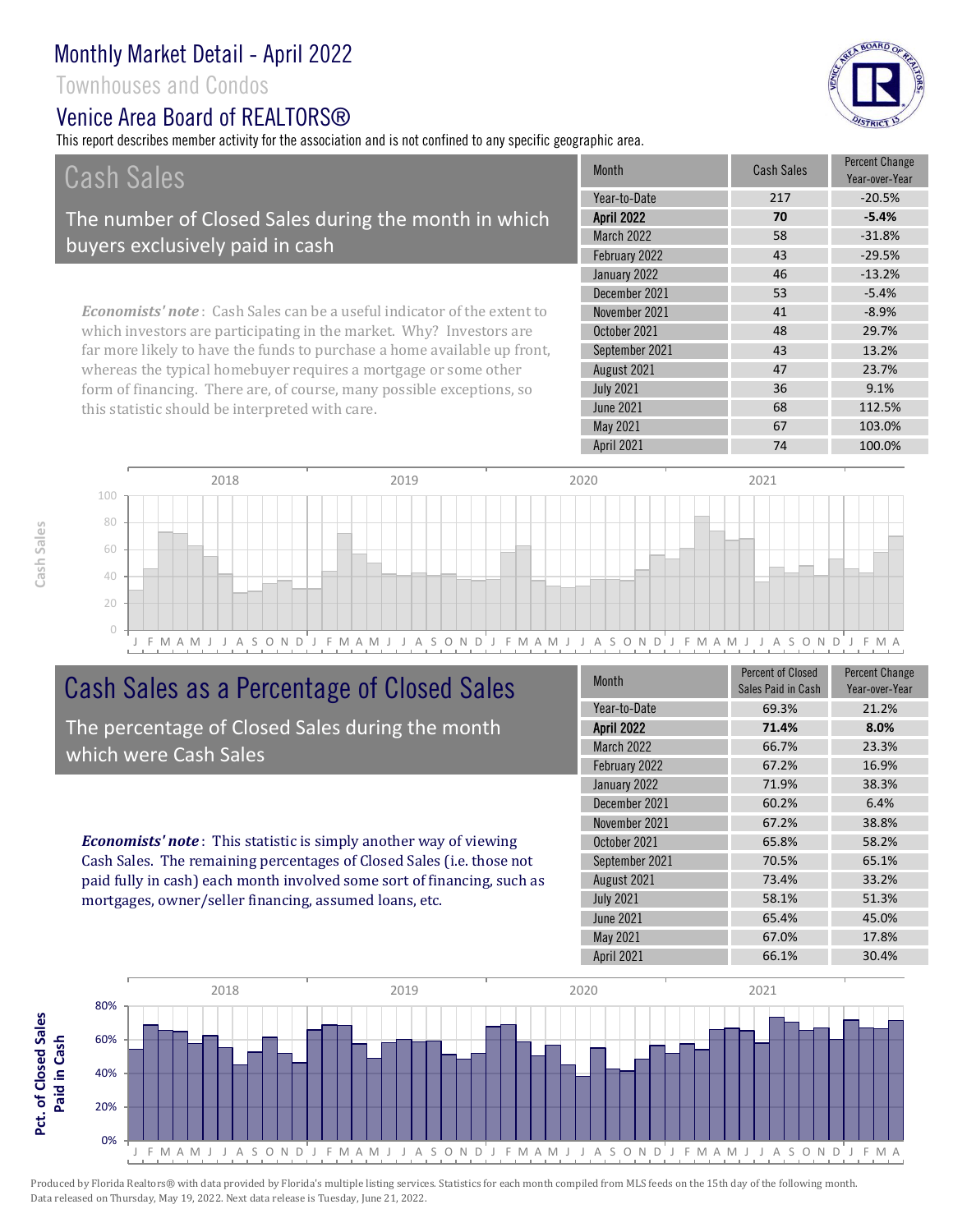Townhouses and Condos

### Venice Area Board of RFAI TORS®

This report describes member activity for the association and is not confined to any specific geographic area.

Median Sale Price

#### The median sale price reported for the month (i.e. 50% of sales were above and 50% of sales were below)

*Economists' note* : Median Sale Price is our preferred summary statistic for price activity because, unlike Average Sale Price, Median Sale Price is not sensitive to high sale prices for small numbers of homes that may not be characteristic of the market area. Keep in mind that median price trends over time are not always solely caused by changes in the general value of local real estate. Median sale price only reflects the values of the homes that *sold* each month, and the mix of the types of homes that sell can change over time.

| <b>Month</b>      | <b>Median Sale Price</b> | <b>Percent Change</b><br>Year-over-Year |
|-------------------|--------------------------|-----------------------------------------|
| Year-to-Date      | \$335,500                | 34.2%                                   |
| <b>April 2022</b> | \$345,650                | 30.4%                                   |
| <b>March 2022</b> | \$331,270                | 33.0%                                   |
| February 2022     | \$317,856                | 29.7%                                   |
| January 2022      | \$335,000                | 39.6%                                   |
| December 2021     | \$322,450                | 33.2%                                   |
| November 2021     | \$320,000                | 33.4%                                   |
| October 2021      | \$320,000                | 50.2%                                   |
| September 2021    | \$290,000                | 21.4%                                   |
| August 2021       | \$261,250                | 30.6%                                   |
| <b>July 2021</b>  | \$281,200                | 41.0%                                   |
| <b>June 2021</b>  | \$255,500                | 6.5%                                    |
| May 2021          | \$275,000                | 37.8%                                   |
| April 2021        | \$265,000                | 29.9%                                   |



# Average Sale Price

The average sale price reported for the month (i.e. total sales in dollars divided by the number of sales)

*Economists' note* : Usually, we prefer Median Sale Price over Average Sale Price as a summary statistic for home prices. However, Average Sale Price does have its uses—particularly when it is analyzed alongside the Median Sale Price. For one, the relative difference between the two statistics can provide some insight into the market for higher-end homes in an area.

| <b>Month</b>      | <b>Average Sale Price</b> | <b>Percent Change</b><br>Year-over-Year |
|-------------------|---------------------------|-----------------------------------------|
| Year-to-Date      | \$376,011                 | 34.5%                                   |
| <b>April 2022</b> | \$381,346                 | 27.6%                                   |
| March 2022        | \$384,654                 | 37.7%                                   |
| February 2022     | \$360,663                 | 33.1%                                   |
| January 2022      | \$371,439                 | 38.6%                                   |
| December 2021     | \$381,664                 | 45.7%                                   |
| November 2021     | \$327,443                 | 28.5%                                   |
| October 2021      | \$348,349                 | 43.1%                                   |
| September 2021    | \$378,402                 | 52.5%                                   |
| August 2021       | \$292,178                 | 27.9%                                   |
| <b>July 2021</b>  | \$314,613                 | 38.7%                                   |
| <b>June 2021</b>  | \$290,456                 | 19.1%                                   |
| May 2021          | \$303,289                 | 27.7%                                   |
| <b>April 2021</b> | \$298,745                 | 28.3%                                   |



Produced by Florida Realtors® with data provided by Florida's multiple listing services. Statistics for each month compiled from MLS feeds on the 15th day of the following month. Data released on Thursday, May 19, 2022. Next data release is Tuesday, June 21, 2022.

**Average Sale Price**

**Average Sale Price** 

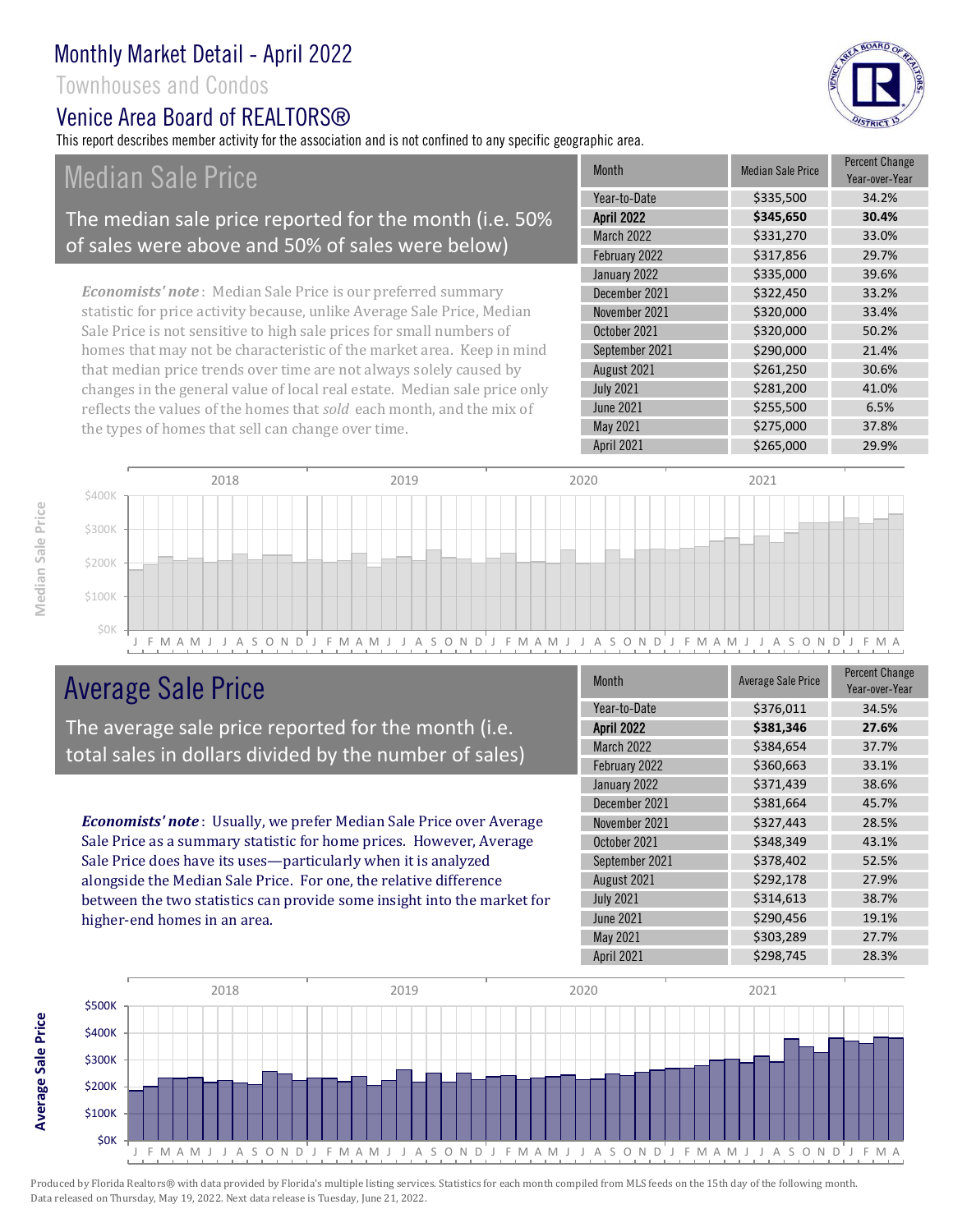Townhouses and Condos

#### Venice Area Board of RFAI TORS®

This report describes member activity for the association and is not confined to any specific geographic area.

# Dollar Volume

The sum of the sale prices for all sales which closed during the month

*Economists' note* : Dollar Volume is simply the sum of all sale prices in a given time period, and can quickly be calculated by multiplying Closed Sales by Average Sale Price. It is a strong indicator of the health of the real estate industry in a market, and is of particular interest to real estate professionals, investors, analysts, and government agencies. Potential home sellers and home buyers, on the other hand, will likely be better served by paying attention to trends in the two components of Dollar Volume (i.e. sales and prices) individually.

| <b>Month</b>      | Dollar Volume   | <b>Percent Change</b><br>Year-over-Year |
|-------------------|-----------------|-----------------------------------------|
| Year-to-Date      | \$117.7 Million | $-11.8%$                                |
| <b>April 2022</b> | \$37.4 Million  | 11.7%                                   |
| <b>March 2022</b> | \$33.5 Million  | $-23.7%$                                |
| February 2022     | \$23.1 Million  | $-19.6%$                                |
| January 2022      | \$23.8 Million  | $-13.0%$                                |
| December 2021     | \$33.6 Million  | 29.5%                                   |
| November 2021     | \$20.0 Million  | $-15.7%$                                |
| October 2021      | \$25.4 Million  | 17.4%                                   |
| September 2021    | \$23.1 Million  | 4.5%                                    |
| August 2021       | \$18.7 Million  | 18.6%                                   |
| <b>July 2021</b>  | \$19.5 Million  | 0.0%                                    |
| <b>June 2021</b>  | \$30.2 Million  | 74.5%                                   |
| May 2021          | \$30.3 Million  | 120.2%                                  |
| April 2021        | \$33.5 Million  | 96.8%                                   |



## Median Percent of Original List Price Received

The median of the sale price (as a percentage of the original list price) across all properties selling during the month

*Economists' note* : The Median Percent of Original List Price Received is useful as an indicator of market recovery, since it typically rises as buyers realize that the market may be moving away from them and they need to match the selling price (or better it) in order to get a contract on the house. This is usually the last measure to indicate a market has shifted from down to up, so it is what we would call a *lagging* indicator.

| <b>Month</b>      | Med. Pct. of Orig.<br><b>List Price Received</b> | <b>Percent Change</b><br>Year-over-Year |
|-------------------|--------------------------------------------------|-----------------------------------------|
| Year-to-Date      | 102.6%                                           | 4.2%                                    |
| <b>April 2022</b> | 104.7%                                           | 4.7%                                    |
| <b>March 2022</b> | 103.1%                                           | 4.8%                                    |
| February 2022     | 100.0%                                           | 1.9%                                    |
| January 2022      | 100.0%                                           | 2.6%                                    |
| December 2021     | 100.0%                                           | 3.0%                                    |
| November 2021     | 100.0%                                           | 3.5%                                    |
| October 2021      | 100.0%                                           | 4.1%                                    |
| September 2021    | 100.0%                                           | 3.1%                                    |
| August 2021       | 100.1%                                           | 4.1%                                    |
| <b>July 2021</b>  | 100.0%                                           | 4.4%                                    |
| <b>June 2021</b>  | 100.6%                                           | 5.1%                                    |
| May 2021          | 100.0%                                           | 5.0%                                    |
| April 2021        | 100.0%                                           | 4.2%                                    |





**Med. Pct. of Orig.**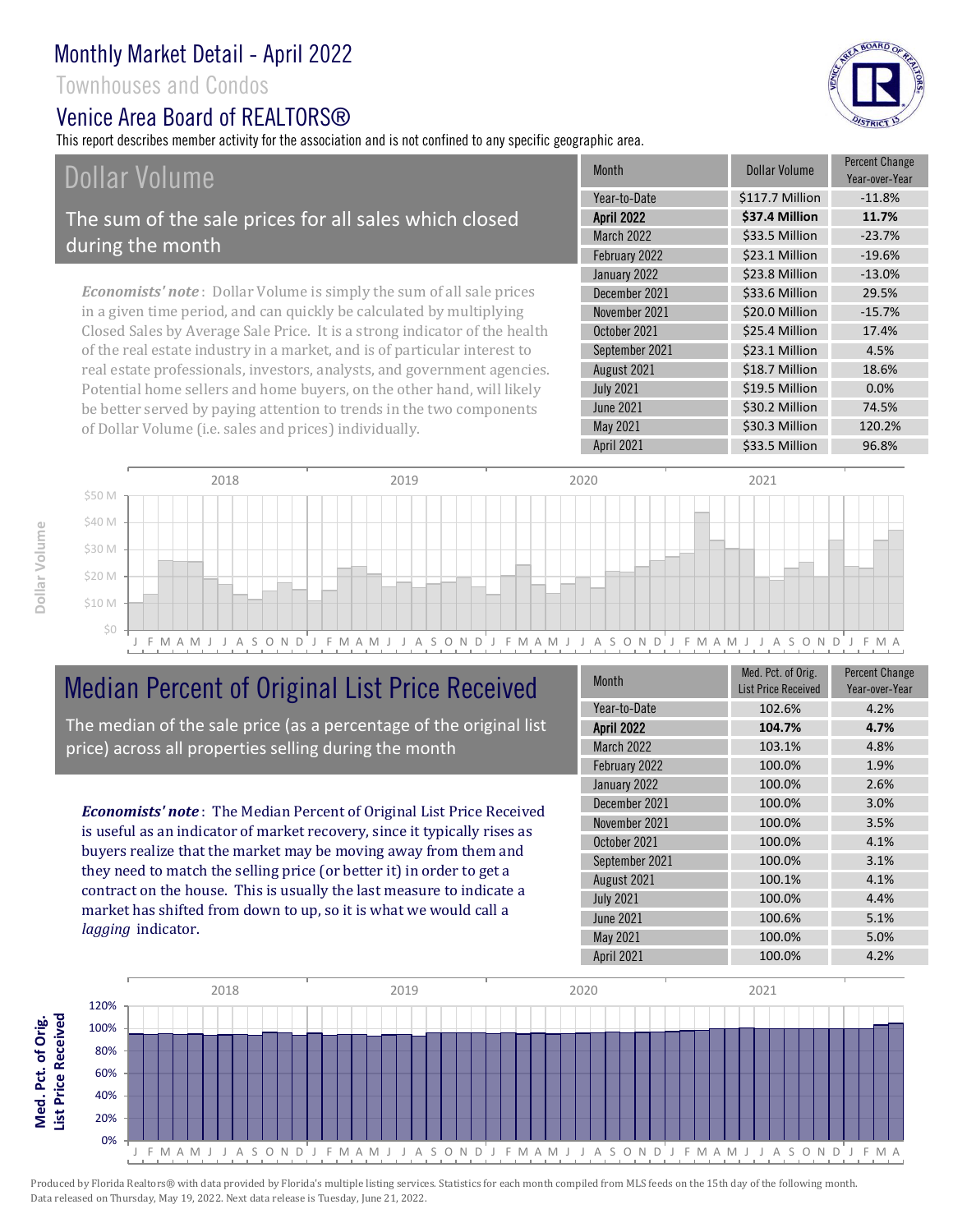Townhouses and Condos

### Venice Area Board of REALTORS®

This report describes member activity for the association and is not confined to any specific geographic area.

# Median Time to Contract

#### The median number of days between the listing date and contract date for all Closed Sales during the month

*Economists' note* : Like Time to Sale, Time to Contract is a measure of the length of the home selling process calculated for sales which closed during the month. The difference is that Time to Contract measures the number of days between the initial listing of a property and the signing of the contract which eventually led to the closing of the sale. When the gap between Median Time to Contract and Median Time to Sale grows, it is usually a sign of longer closing times and/or declining numbers of cash sales.

| <b>Month</b>      | <b>Median Time to</b><br>Contract | <b>Percent Change</b><br>Year-over-Year |
|-------------------|-----------------------------------|-----------------------------------------|
| Year-to-Date      | 4 Days                            | $-75.0%$                                |
| <b>April 2022</b> | 3 Days                            | $-40.0%$                                |
| <b>March 2022</b> | 4 Days                            | $-76.5%$                                |
| February 2022     | 5 Days                            | $-70.6%$                                |
| January 2022      | 4 Days                            | $-90.2%$                                |
| December 2021     | 5 Days                            | $-82.1%$                                |
| November 2021     | 6 Days                            | $-81.3%$                                |
| October 2021      | 6 Days                            | $-86.7%$                                |
| September 2021    | 6 Days                            | $-81.8%$                                |
| August 2021       | 3 Days                            | $-91.2%$                                |
| <b>July 2021</b>  | 7 Days                            | $-75.9%$                                |
| <b>June 2021</b>  | 4 Days                            | $-93.5%$                                |
| May 2021          | 5 Days                            | $-89.1%$                                |
| April 2021        | 5 Days                            | $-83.9%$                                |



# Median Time to Sale

**Median Time to** 

Median Time to

The median number of days between the listing date and closing date for all Closed Sales during the month

*Economists' note* : Time to Sale is a measure of the length of the home selling process, calculated as the number of days between the initial listing of a property and the closing of the sale. *Median* Time to Sale is the amount of time the "middle" property selling this month was on the market. That is, 50% of homes selling this month took *less* time to sell, and 50% of homes took *more* time to sell. Median Time to Sale gives a more accurate picture than Average Time to Sale, which can be skewed upward by small numbers of properties taking an abnormally long time to sell.

| <b>Month</b>      | <b>Median Time to Sale</b> | <b>Percent Change</b><br>Year-over-Year |
|-------------------|----------------------------|-----------------------------------------|
| Year-to-Date      | 42 Days                    | $-30.0%$                                |
| <b>April 2022</b> | 43 Days                    | $-8.5%$                                 |
| <b>March 2022</b> | 41 Days                    | $-31.7%$                                |
| February 2022     | 44 Days                    | $-25.4%$                                |
| January 2022      | 40 Days                    | $-51.8%$                                |
| December 2021     | 48 Days                    | $-29.4%$                                |
| November 2021     | 41 Days                    | $-43.1%$                                |
| October 2021      | 48 Days                    | $-42.2%$                                |
| September 2021    | 44 Days                    | $-36.2%$                                |
| August 2021       | 40 Days                    | $-47.4%$                                |
| <b>July 2021</b>  | 49 Days                    | $-27.9%$                                |
| <b>June 2021</b>  | 43 Days                    | $-55.7%$                                |
| May 2021          | 45 Days                    | $-45.8%$                                |
| April 2021        | 47 Days                    | $-42.0%$                                |



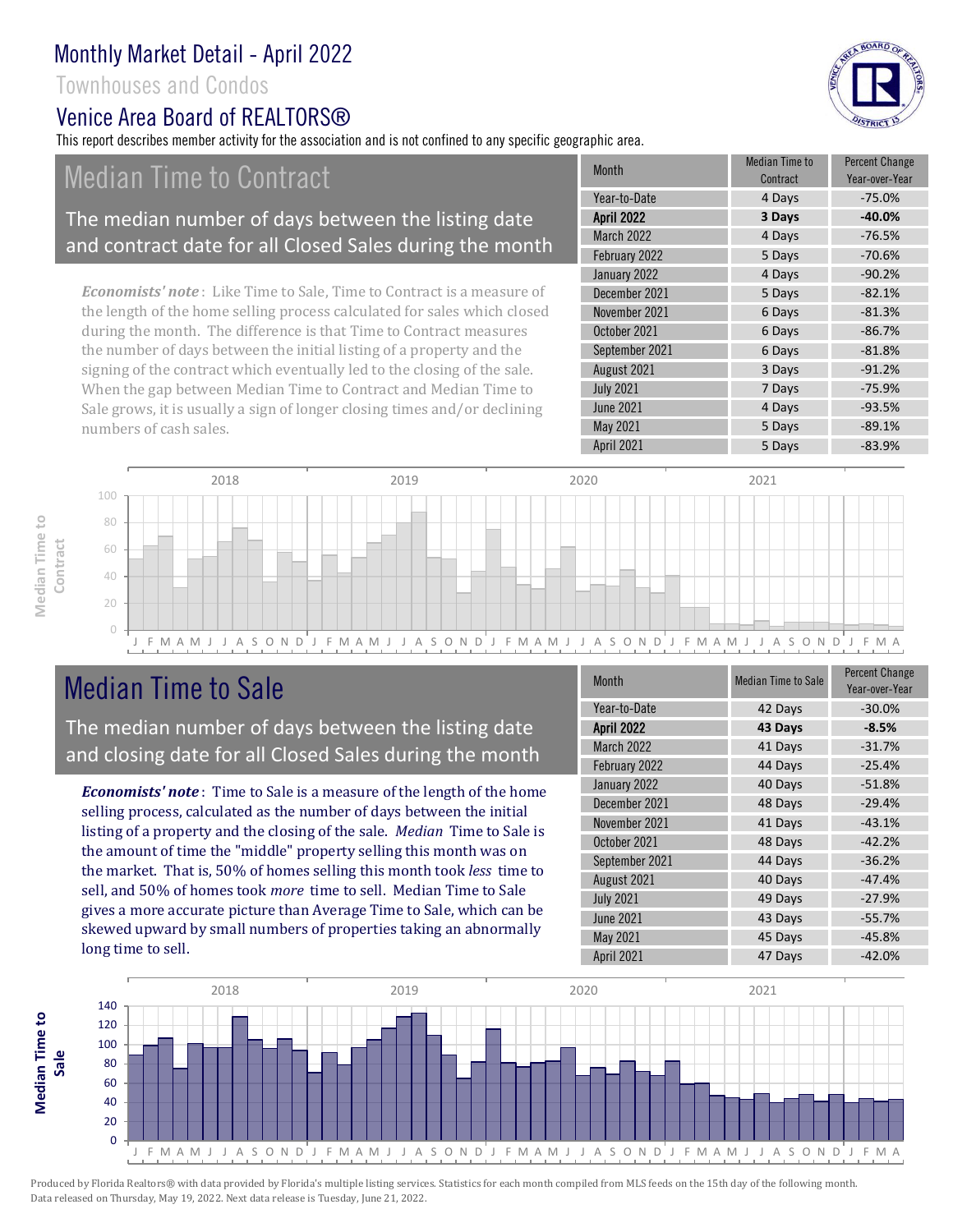Townhouses and Condos

#### Venice Area Board of REALTORS®

This report describes member activity for the association and is not confined to any specific geographic area.

BOARD OF

### New Pending Sales The number of listed properties that went under contract during the month

*Economists' note* : Because of the typical length of time it takes for a sale to close, economists consider Pending Sales to be a decent indicator of potential future Closed Sales. It is important to bear in mind, however, that not all Pending Sales will be closed successfully. So, the effectiveness of Pending Sales as a future indicator of Closed Sales is susceptible to changes in market conditions such as the availability of financing for homebuyers and the inventory of distressed properties for sale.

| Month             | <b>New Pending Sales</b> | <b>Percent Change</b><br>Year-over-Year |
|-------------------|--------------------------|-----------------------------------------|
| Year-to-Date      | 365                      | $-26.9%$                                |
| <b>April 2022</b> | 95                       | $-16.7%$                                |
| <b>March 2022</b> | 89                       | $-24.6%$                                |
| February 2022     | 82                       | $-38.3%$                                |
| January 2022      | 99                       | $-26.1%$                                |
| December 2021     | 67                       | $-36.2%$                                |
| November 2021     | 70                       | $-32.0%$                                |
| October 2021      | 78                       | $-18.8%$                                |
| September 2021    | 69                       | $-28.1%$                                |
| August 2021       | 72                       | $-18.2%$                                |
| <b>July 2021</b>  | 65                       | $-15.6%$                                |
| <b>June 2021</b>  | 60                       | $-38.1%$                                |
| May 2021          | 95                       | 8.0%                                    |
| April 2021        | 114                      | 147.8%                                  |



# New Listings

The number of properties put onto the market during the month

*Economists' note* : New Listings tend to rise in delayed response to increasing prices, so they are often seen as a lagging indicator of market health. As prices rise, potential sellers raise their estimations of value—and in the most recent cycle, rising prices have freed up many potential sellers who were previously underwater on their mortgages. Note that in our calculations, we take care to not include properties that were recently taken off the market and quickly relisted, since these are not really *new* listings.

| <b>Month</b>      | <b>New Listings</b> | <b>Percent Change</b><br>Year-over-Year |
|-------------------|---------------------|-----------------------------------------|
| Year-to-Date      | 366                 | $-9.6%$                                 |
| <b>April 2022</b> | 100                 | 12.4%                                   |
| March 2022        | 105                 | 1.9%                                    |
| February 2022     | 75                  | $-23.5%$                                |
| January 2022      | 86                  | $-25.2%$                                |
| December 2021     | 66                  | $-15.4%$                                |
| November 2021     | 61                  | $-26.5%$                                |
| October 2021      | 76                  | $-24.8%$                                |
| September 2021    | 70                  | $-21.3%$                                |
| August 2021       | 79                  | $-13.2%$                                |
| <b>July 2021</b>  | 77                  | $-14.4%$                                |
| <b>June 2021</b>  | 60                  | $-39.4%$                                |
| May 2021          | 84                  | $-14.3%$                                |
| April 2021        | 89                  | 78.0%                                   |



**New Listings**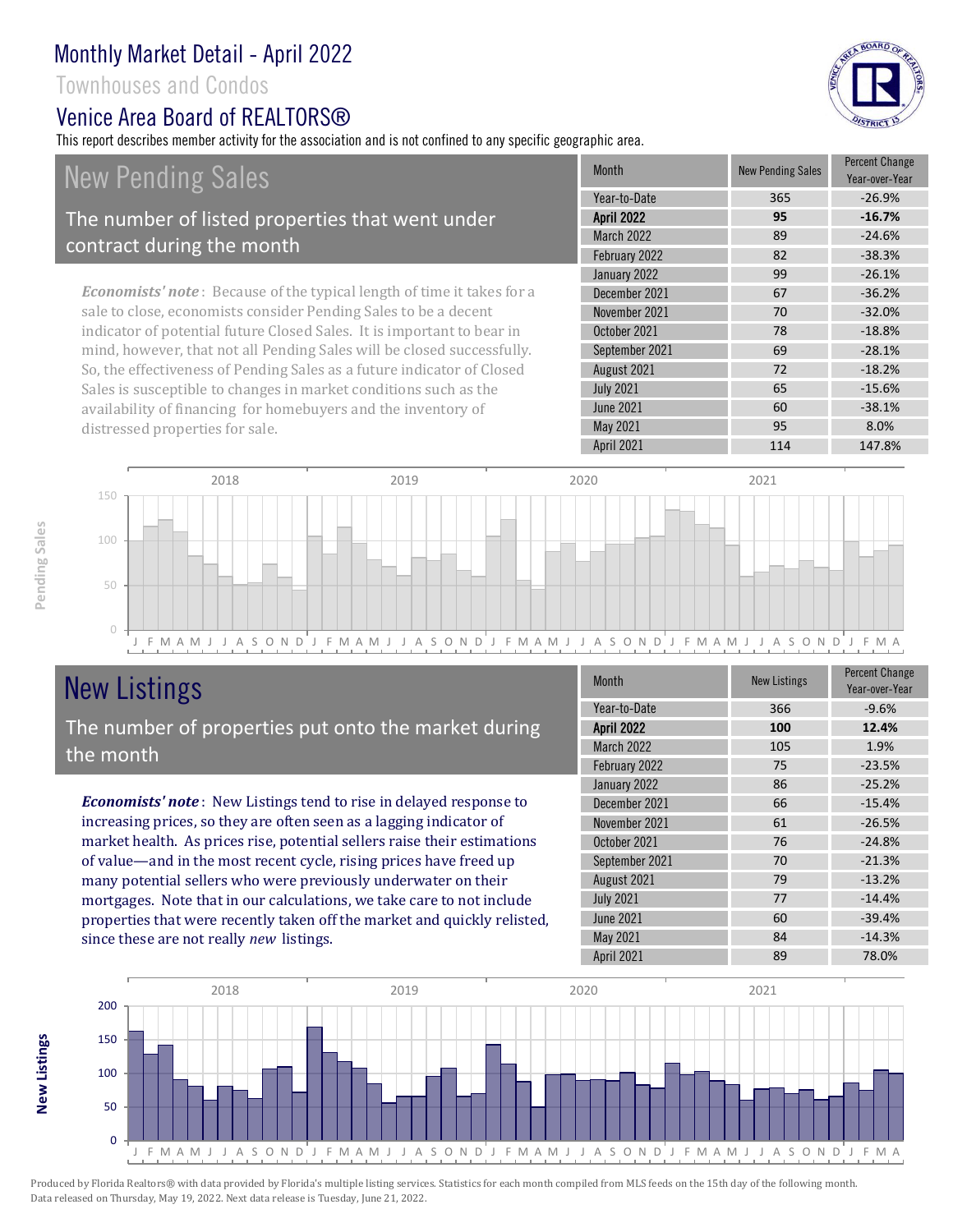Townhouses and Condos

#### Venice Area Board of REALTORS®

This report describes member activity for the association and is not confined to any specific geographic area.

Inventory (Active Listings)

The number of property listings active at the end of the month

*Economists' note* : There are a number of ways to define and calculate Inventory. Our method is to simply count the number of active listings on the last day of the month, and hold this number to compare with the same month the following year. Inventory rises when New Listings are outpacing the number of listings that go off-market (regardless of whether they actually sell). Likewise, it falls when New Listings aren't keeping up with the rate at which homes are going off-market.

| <b>Month</b>      | Inventory | <b>Percent Change</b><br>Year-over-Year |
|-------------------|-----------|-----------------------------------------|
| YTD (Monthly Avg) | 36        | $-54.9%$                                |
| <b>April 2022</b> | 46        | $-2.1%$                                 |
| <b>March 2022</b> | 39        | $-40.0%$                                |
| February 2022     | 25        | $-70.2%$                                |
| January 2022      | 33        | $-72.7%$                                |
| December 2021     | 43        | $-69.5%$                                |
| November 2021     | 43        | $-76.5%$                                |
| October 2021      | 54        | $-74.5%$                                |
| September 2021    | 57        | $-72.9%$                                |
| August 2021       | 53        | $-76.7%$                                |
| <b>July 2021</b>  | 46        | $-79.4%$                                |
| <b>June 2021</b>  | 31        | $-85.8%$                                |
| May 2021          | 34        | $-85.3%$                                |
| April 2021        | 47        | $-79.9%$                                |



# Months Supply of Inventory

An estimate of the number of months it will take to deplete the current Inventory given recent sales rates

*Economists' note* : MSI is a useful indicator of market conditions. The benchmark for a balanced market (favoring neither buyer nor seller) is 5.5 months of inventory. Anything higher is traditionally a buyers' market, and anything lower is a sellers' market. There is no single accepted way of calculating MSI. A common method is to divide current Inventory by the most recent month's Closed Sales count, but this count is a usually poor predictor of future Closed Sales due to seasonal cycles. To eliminate seasonal effects, we use the 12-month average of monthly Closed Sales instead.

| Month                    | <b>Months Supply</b> | <b>Percent Change</b><br>Year-over-Year |
|--------------------------|----------------------|-----------------------------------------|
| <b>YTD (Monthly Avg)</b> | 0.5                  | $-44.4%$                                |
| <b>April 2022</b>        | 0.6                  | 20.0%                                   |
| March 2022               | 0.5                  | $-28.6%$                                |
| February 2022            | 0.3                  | $-70.0%$                                |
| January 2022             | 0.4                  | $-71.4%$                                |
| December 2021            | 0.5                  | $-70.6%$                                |
| November 2021            | 0.5                  | $-78.3%$                                |
| October 2021             | 0.6                  | $-77.8%$                                |
| September 2021           | 0.6                  | $-77.8%$                                |
| August 2021              | 0.5                  | $-83.3%$                                |
| <b>July 2021</b>         | 0.5                  | $-82.8%$                                |
| <b>June 2021</b>         | 0.3                  | $-90.0%$                                |
| May 2021                 | 0.3                  | $-90.3%$                                |
| April 2021               | 0.5                  | $-83.3%$                                |



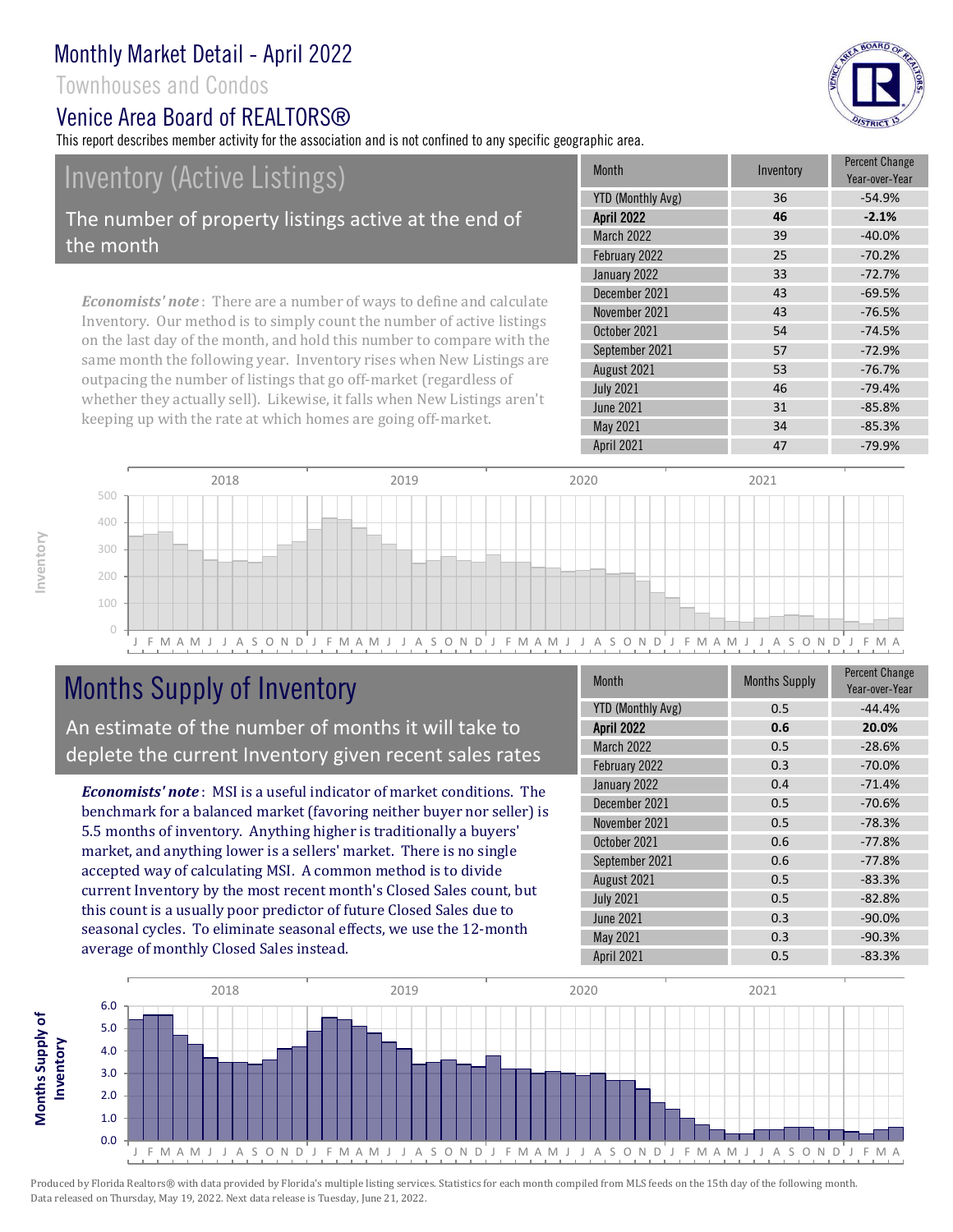#### Townhouses and Condos

#### Venice Area Board of REALTORS®

This report describes member activity for the association and is not confined to any specific geographic area.

# Closed Sales by Sale Price

#### The number of sales transactions which closed during the month

*Economists' note:* Closed Sales are one of the simplest—yet most important—indicators for the residential real estate market. When comparing Closed Sales across markets of different sizes, we recommend comparing the percent changes in sales rather than the number of sales. Closed Sales (and many other market metrics) are affected by seasonal cycles, so actual trends are more accurately represented by year-over-year changes (i.e. comparing a month's sales to the amount of sales in the same month in the previous year), rather than changes from one month to the next.

| Sale Price            | <b>Closed Sales</b> | <b>Percent Change</b><br>Year-over-Year |
|-----------------------|---------------------|-----------------------------------------|
| Less than \$50,000    | 0                   | N/A                                     |
| \$50,000 - \$99,999   | $\overline{2}$      | 0.0%                                    |
| $$100,000 - $149,999$ | $\overline{2}$      | $-75.0%$                                |
| \$150,000 - \$199,999 | 3                   | $-82.4%$                                |
| \$200,000 - \$249,999 | 8                   | $-63.6%$                                |
| \$250,000 - \$299,999 | 14                  | $-41.7%$                                |
| \$300,000 - \$399,999 | 37                  | 54.2%                                   |
| \$400,000 - \$599,999 | 28                  | 154.5%                                  |
| \$600,000 - \$999,999 | $\overline{2}$      | 0.0%                                    |
| \$1,000,000 or more   | $\overline{2}$      | $0.0\%$                                 |



### Median Time to Contract by Sale Price The median number of days between the listing date and contract date for all Closed Sales during the month

*Economists' note* : Like Time to Sale, Time to Contract is a measure of the length of the home selling process calculated for sales which closed during the month. The difference is that Time to Contract measures the number of days between the initial listing of a property and the signing of the contract which eventually led to the closing of the sale. When the gap between Median Time to Contract and Median Time to Sale grows, it is usually a sign of longer closing times and/or declining numbers of cash sales.

| <b>Sale Price</b>     | <b>Median Time to</b><br>Contract | <b>Percent Change</b><br>Year-over-Year |
|-----------------------|-----------------------------------|-----------------------------------------|
| Less than \$50,000    | (No Sales)                        | N/A                                     |
| \$50,000 - \$99,999   | 0 Days                            | $-100.0%$                               |
| $$100,000 - $149,999$ | 17 Days                           | 142.9%                                  |
| $$150,000 - $199,999$ | 34 Days                           | 750.0%                                  |
| \$200,000 - \$249,999 | 3 Days                            | $-66.7%$                                |
| \$250,000 - \$299,999 | 3 Days                            | 0.0%                                    |
| \$300,000 - \$399,999 | 4 Days                            | $-20.0%$                                |
| \$400,000 - \$599,999 | 3 Days                            | 50.0%                                   |
| \$600,000 - \$999,999 | 155 Days                          | $-13.9%$                                |
| \$1,000,000 or more   | 12 Days                           | 20.0%                                   |



Produced by Florida Realtors® with data provided by Florida's multiple listing services. Statistics for each month compiled from MLS feeds on the 15th day of the following month. Data released on Thursday, May 19, 2022. Next data release is Tuesday, June 21, 2022.

**Median Time to Contract Median Time to Contract**

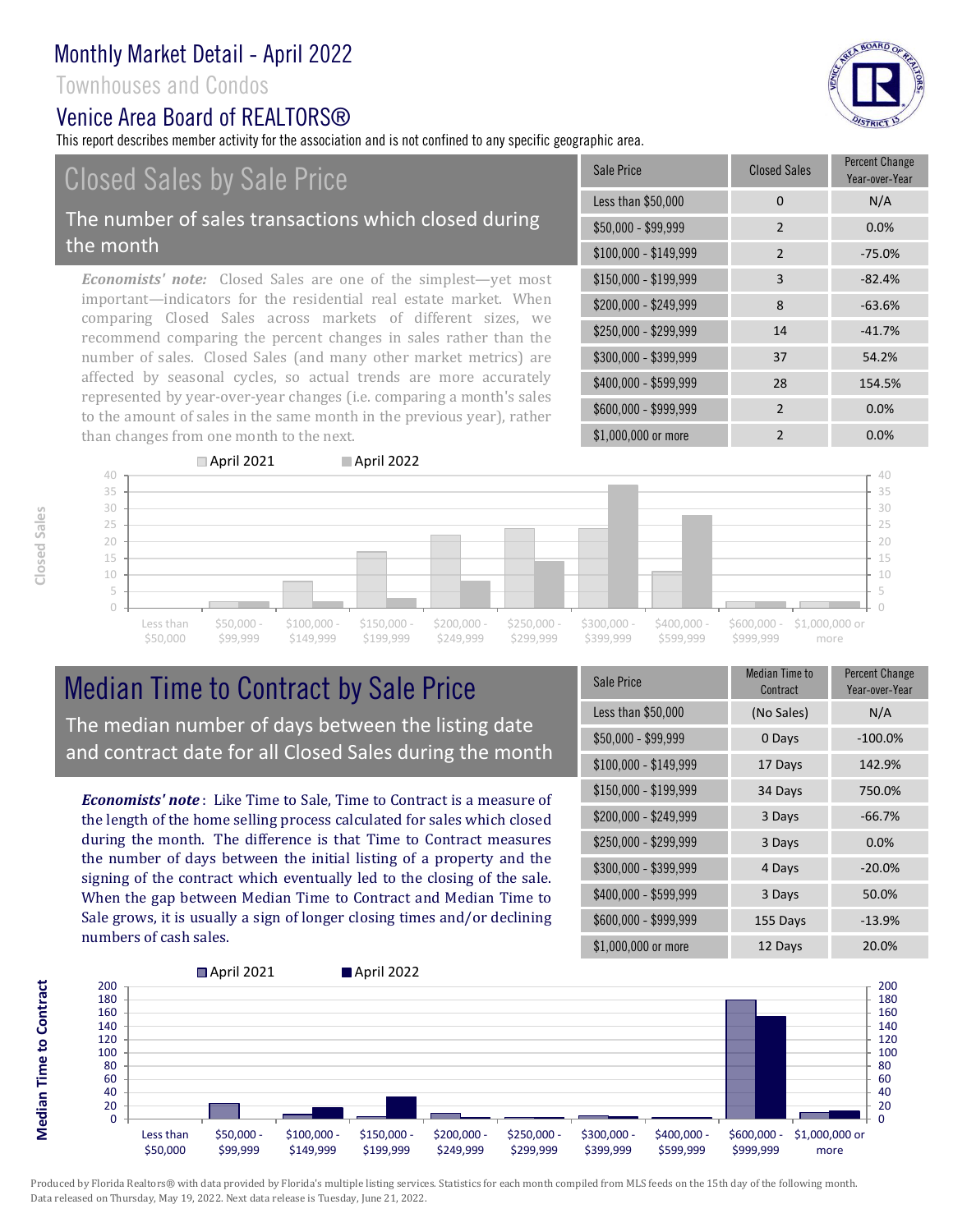#### Townhouses and Condos

the month

#### Venice Area Board of REALTORS®

since these are not really *new* listings.

This report describes member activity for the association and is not confined to any specific geographic area.

#### *Economists' note:* New Listings tend to rise in delayed response to increasing prices, so they are often seen as a lagging indicator of market health. As prices rise, potential sellers raise their estimations of value—and in the most recent cycle, rising prices have freed up many potential sellers who were previously underwater on their \$150,000 - \$199,999 5 -54.5% \$200,000 - \$249,999 10 -41.2% \$250,000 - \$299,999 20 25.0% \$300,000 - \$399,999 20 -13.0% \$400,000 - \$599,999 29 625.0% \$50,000 - \$99,999 0 0 N/A \$100,000 - \$149,999 0 -100.0% Initial Listing Price New Listings Percent Change Year-over-Year Less than \$50,000 0 0 N/A New Listings by Initial Listing Price The number of properties put onto the market during

\$600,000 - \$999,999 10 11.1% \$1,000,000 or more 6 100.0% mortgages. Note that in our calculations, we take care to not include properties that were recently taken off the market and quickly relisted,



### Inventory by Current Listing Price The number of property listings active at the end of the month

*Economists' note* : There are a number of ways to define and calculate Inventory. Our method is to simply count the number of active listings on the last day of the month, and hold this number to compare with the same month the following year. Inventory rises when New Listings are outpacing the number of listings that go off-market (regardless of whether they actually sell). Likewise, it falls when New Listings aren't keeping up with the rate at which homes are going off-market.

| <b>Current Listing Price</b> | Inventory | <b>Percent Change</b><br>Year-over-Year |
|------------------------------|-----------|-----------------------------------------|
| Less than \$50,000           | $\Omega$  | N/A                                     |
| \$50,000 - \$99,999          | 0         | $-100.0%$                               |
| $$100,000 - $149,999$        | 0         | $-100.0%$                               |
| $$150,000 - $199,999$        | 1         | $-83.3%$                                |
| \$200,000 - \$249,999        | 1         | $-75.0%$                                |
| \$250,000 - \$299,999        | 7         | $-12.5%$                                |
| \$300,000 - \$399,999        | 9         | 125.0%                                  |
| \$400,000 - \$599,999        | 13        | 225.0%                                  |
| \$600,000 - \$999,999        | 8         | $-11.1%$                                |
| \$1,000,000 or more          |           | 75.0%                                   |



Produced by Florida Realtors® with data provided by Florida's multiple listing services. Statistics for each month compiled from MLS feeds on the 15th day of the following month. Data released on Thursday, May 19, 2022. Next data release is Tuesday, June 21, 2022.

**Inventory**

& BOARD OF